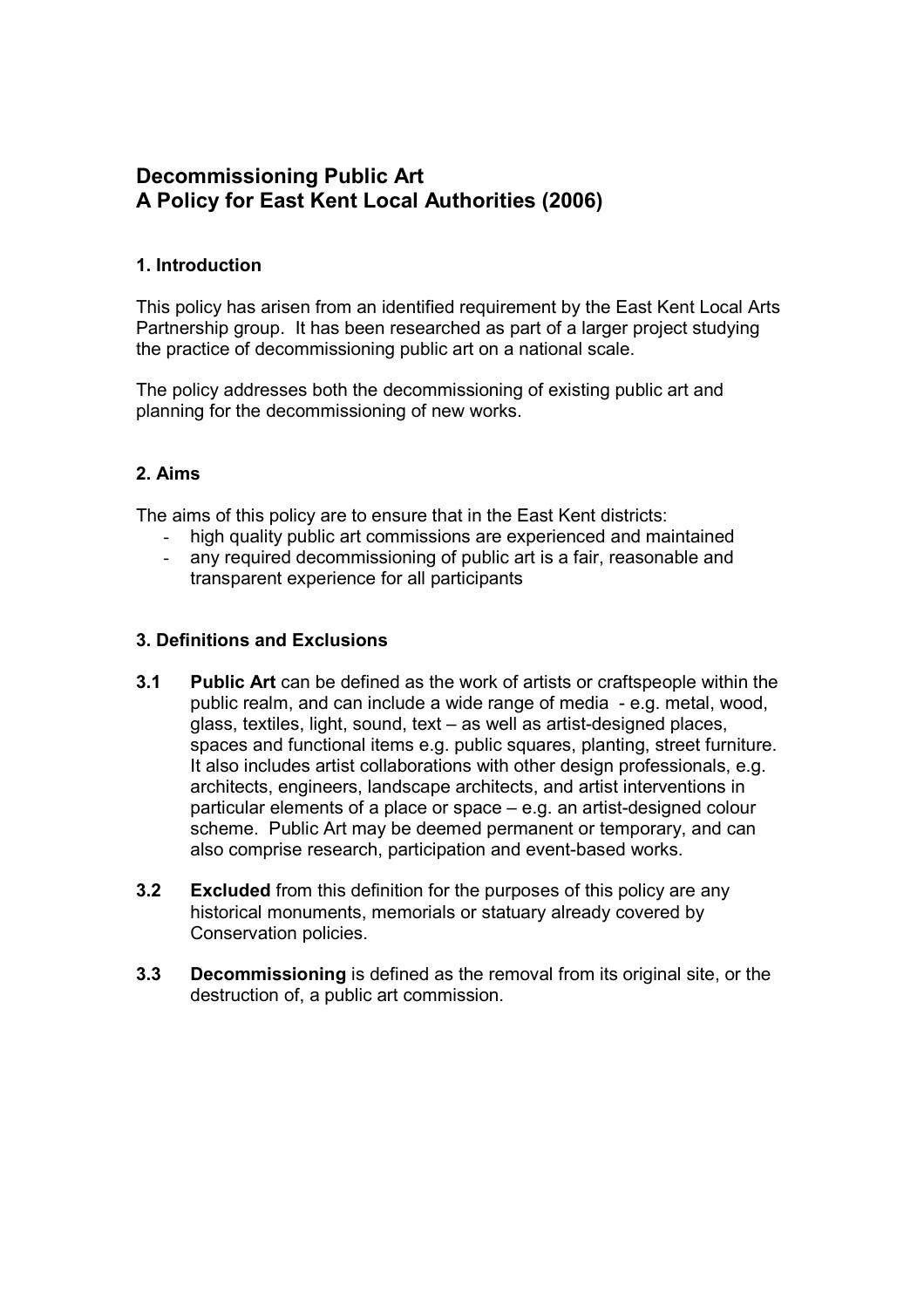### 4. Policy Requirements

#### 4.1 Audit of existing work

The East Kent Districts will keep an accurate audit of all existing public art commissions (or create one if none exists). This will include the name of the work, name of the artist, date commissioned, material, location, and condition. It should be updated every time a new work is added.

#### 4.2 Annual review of existing work

Using the audit, an annual review of the physical condition of the works should be noted. Where the physical condition is cause for concern, or where attention has been drawn to the condition of a work outside the regular review, a more detailed appraisal, according to the health and safety/risk assessment policies of the Council should be carried out. This may then trigger the decommissioning process through the Review Group (see below in section 5) or as an Emergency Decommission (see section 6).

#### 4.3 Contracts

All commissioned work should be the subject of a contract agreed between the Council and the artist. All contracts should include contact details for the artist, and a requirement to keep these details updated. All contracts should include life expectancy, maintenance and decommissioning clauses (see below at 5.2).

Commissions carried out prior to the adoption of this policy may not have contracts or decommissioning clauses in place. This policy therefore covers decommissioning of both existing commissions and planning for decommissioning of new commissions.

#### 4.4 Review Group

A Review Group will be needed to discuss decommissioning of individual works at the agreed Review Period (see 5.2.5 below) and when there is a request for decommissioning outside a Review Period (particularly where there is no contract or decommissioning clause in place).

#### 4.5 Named Officers and members of a Review Group

Each District should nominate an officer to lead on the review and decommissioning of public art works. Each District should keep a register of a pool of appropriate officers, members and local arts personnel who have agreed to be part of a Review Group when the need for one arises.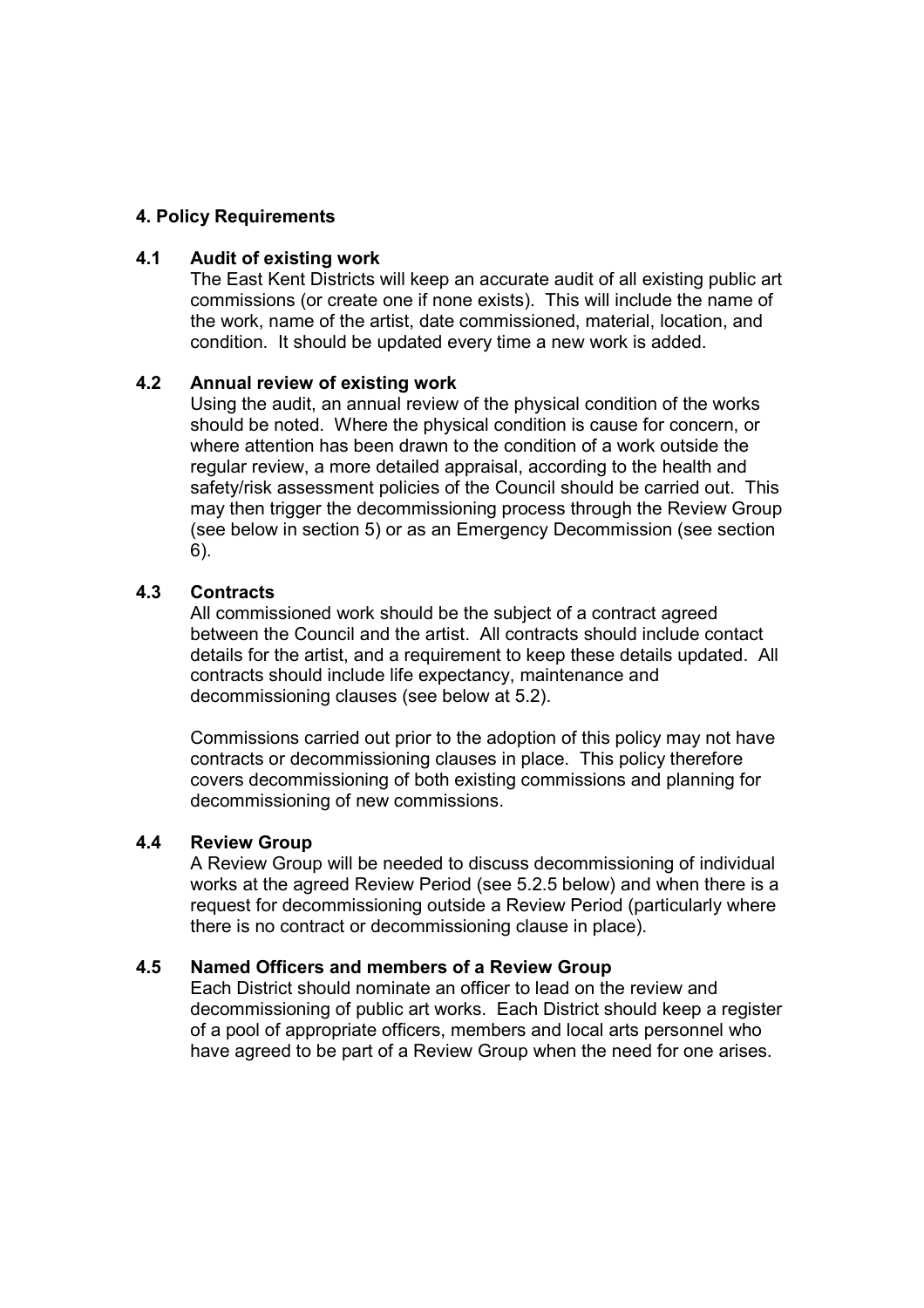### 4.6 Alert system linked to redevelopment plans

Planning Officers within the authority should be made aware of the nominated officer for decommissioning public art works, and where any planned redevelopments may impact on an existing art work they should inform the nominated officer as soon as possible.

### 5. Planning for Decommissioning

#### 5.1 Commissioner's Intent

Commissioning bodies should be clear on their intentions when commissioning artworks and recognise the commitment and responsibilities they are taking on. The intention and context of art commissions informs the likely decommissioning scenarios. The East Kent Local Authorities need to be clear whether their public artworks are seen as part of a civic collection of artworks, or whether they are integral parts of the public realm, subject to the same maintenance but also the same risk and damage assessments. Where artworks are commissioned as part of a new development, they may be subject to decommissioning in a certain amount of time if the area is likely to be redeveloped. Where artworks are commissioned as monuments to a contemporary figure or event, a view may need to be taken as to how long such memorials may be relevant.

A broad view therefore needs to be taken of the likely decommissioning scenario for each commission, according to the commissioner's intention. This need not be a formal written document, but should be considered in the light of the brief and contract for the commission.

# 5.2 Contracts

The areas of contracts which are relevant to decommissioning are listed below. Suggested wording for these clauses is at Appendix 1. All contracts between the East Kent Local Authorities and artists should cover these issues:

#### 5.2.1 Ownership

Ownership of the finished artwork needs to be made clear in the contract. In most cases it will be the Local Authority itself, in which case the Local Authority can take the lead on any necessary decommissioning activity. If the work is to be the property of another body, then the Local Authority should satisfy itself with the lifespan, maintenance and decommissioning clauses in the contract. Note that ownership and copyright in the work are two different issues.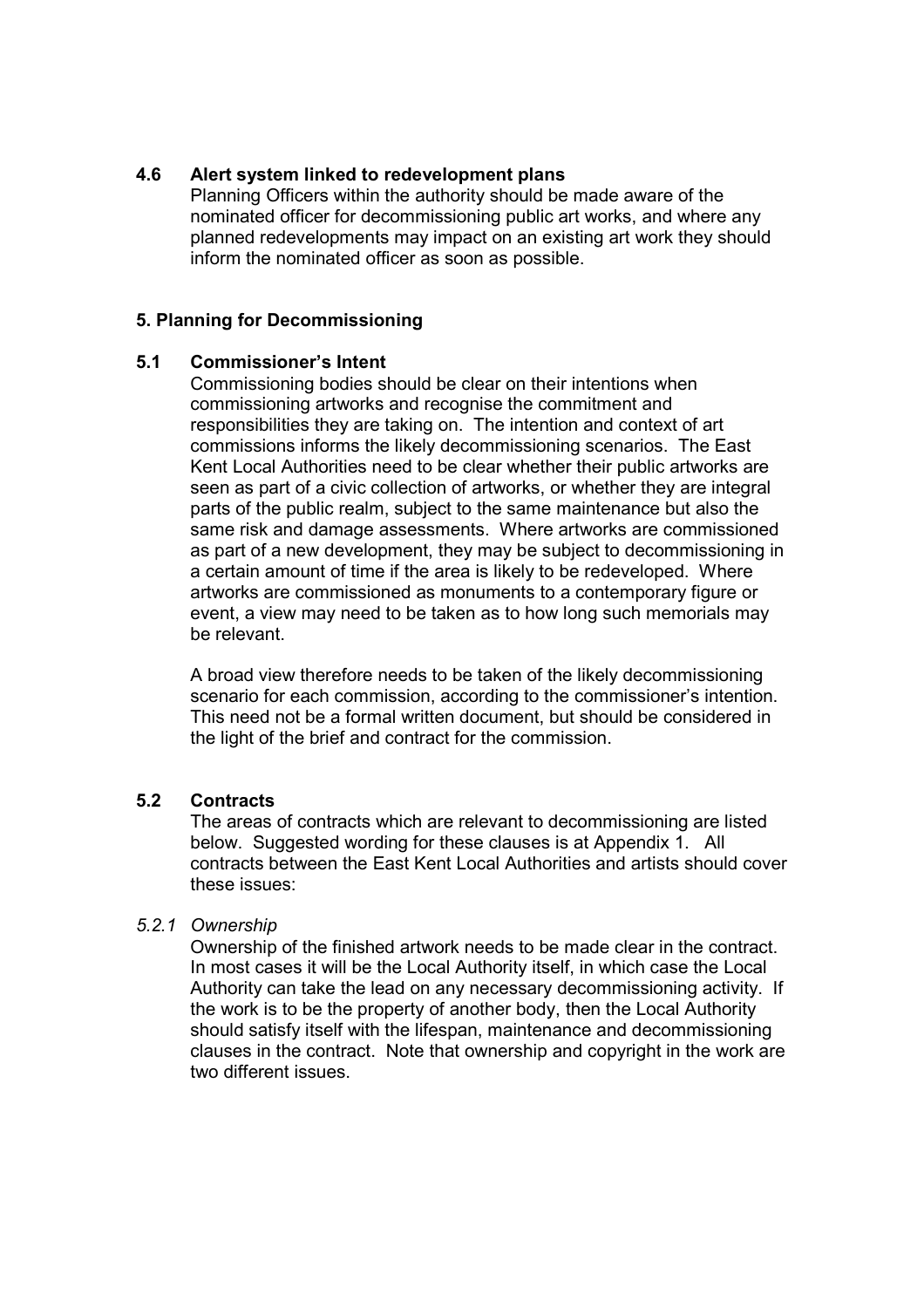### 5.2.2 Lifespan

The expected lifespan of the work should be made clear in the contract. This will vary from work to work, and the East Kent Authorities might like to use the following definitions to assist in defining lifespan for each work:

- $\circ$  temporary up to 5 years
- $\circ$  mid span up to 15 years
- $\circ$  long term up to 50 years

Alternatively, according to the type of work being commissioned and its context, the contract could stipulate a particular number of years.

The lifespan clause is important in order to agree expectations between all parties. It also helps to define and assess technical requirements of materials, manufacturing and installation. It also forms a definite cut off point where a decommissioning discussion is mandatory.

#### 5.2.3 Maintenance

Maintenance is a key issue in relation to lifespan (and lack of maintenance can often result in controversial decommissioning). An artist may design or make a work which will fulfil its lifespan requirements, but only if particular maintenance is carried out. The likely extent of maintenance which will be undertaken on a work needs to be made clear to the artist before any design proposals are embarked upon. The contract needs to make it clear that the artist must provide a maintenance schedule, but it also ties the commissioner in to fulfilling the schedule.

The maintenance clause in the contract therefore needs to make reference to a meaningful maintenance schedule. Again this is a way of agreeing expectations between parties. (Note that in most cases, it is cheaper to maintain a work than to decommission it.)

The maintenance clause may also make reference to the artist carrying out any repairs as the first contractor of choice. Again, this is something which should be explored and agreed in advance of the contract being signed.

5.2.4 Decommissioning and Decommissioning Methods The contract should have a decommissioning clause which makes reference to the lifespan, review (see below) and emergency decommissioning requirements. (see section 7).

The contract should detail the method of decommissioning if this can be agreed at this stage, or it should detail the preferred options. Options include:

- Moving to a new site.
- Removal and donation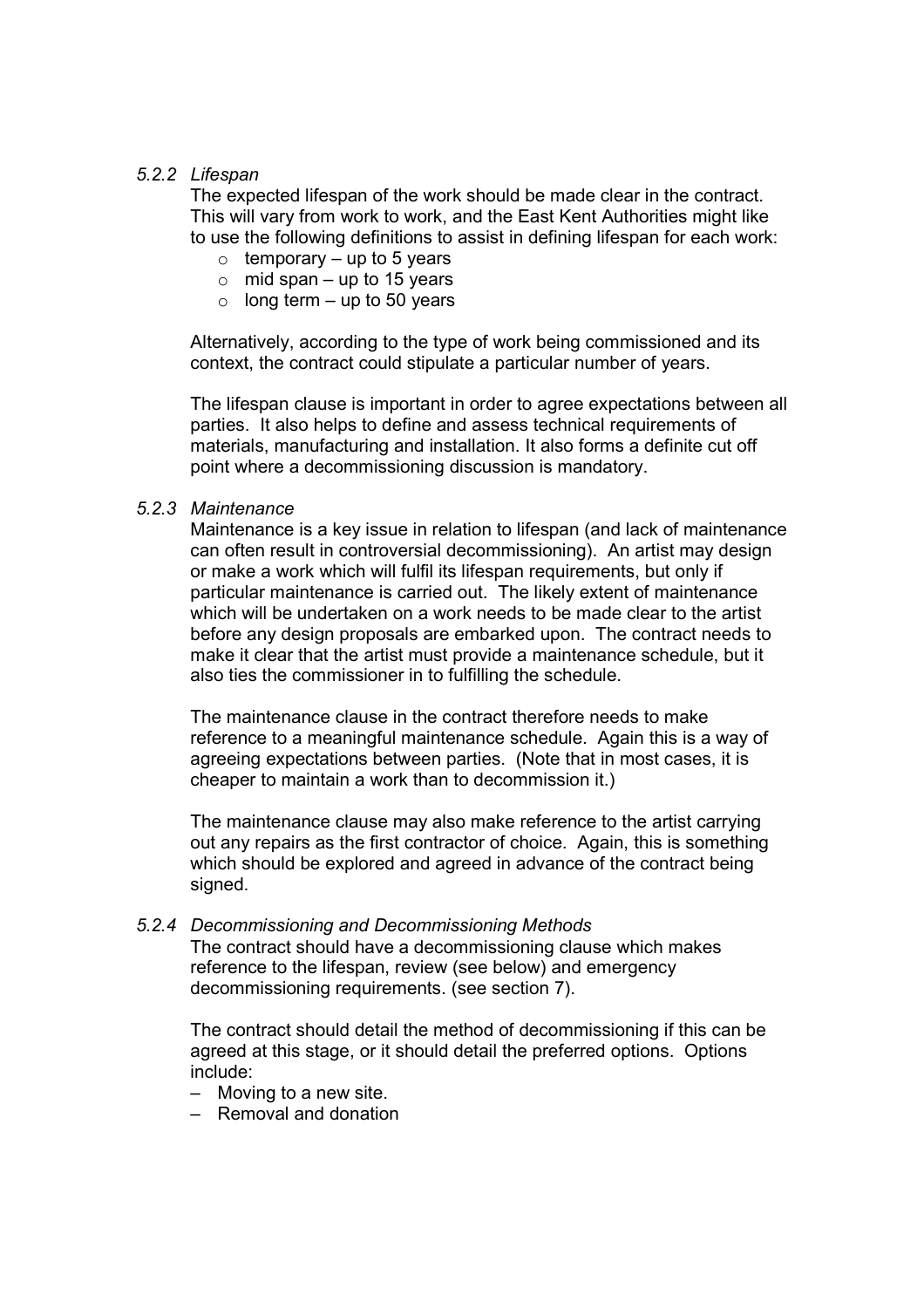- Removal and storage
- Dismantling/destruction. (with details of what happens to any salvageable materials)

These are discussed in more detail in 5.3 below.

5.2.5 The Review

In most cases, the artwork should be reviewed thoroughly at a set period after commissioning, to assess its condition and any action which is needed to be taken. This set period should be agreed with the artist and written into the contract. The recommended time for review for permanent projects is 5 years (temporary projects may not need review at all, depending upon their expected life). The artwork should also be reviewed a short time before the end of the agreed lifespan. The Review is carried out by a Review Group. This is detailed further at 5.3 below.

# 5.3 Process of Review

### 5.3.1 Principles of the Process of Review

- The process must be transparent
- The process must allow sufficient time
- The process should engage with experts.
- The process should engage with artists.
- The process should gather appropriate input from key constituents.
- The process must be resourced.
- The process should be documented and a visual record of the work in situ included in this.

#### 5.3.2 What Triggers a Review Group Process

- The Review Group meets at the agreed review periods as set out in the commission contract.
- The Annual Review is carried out to report briefly on the status and condition of artworks. This can trigger the Review Group if concern for the physical condition of an artwork demands it.
- The planned redevelopment of a site where an artwork is located can also trigger a Review Group – the nominated officer needs to keep abreast of such developments and feed into the review group accordingly.

# 5.3.3 Preparation for the Review Group:

#### **Consultation**

The nominated Officer must carry out a required set of consultations with interested parties so that their opinions can be fed into the Review Group discussions. These include: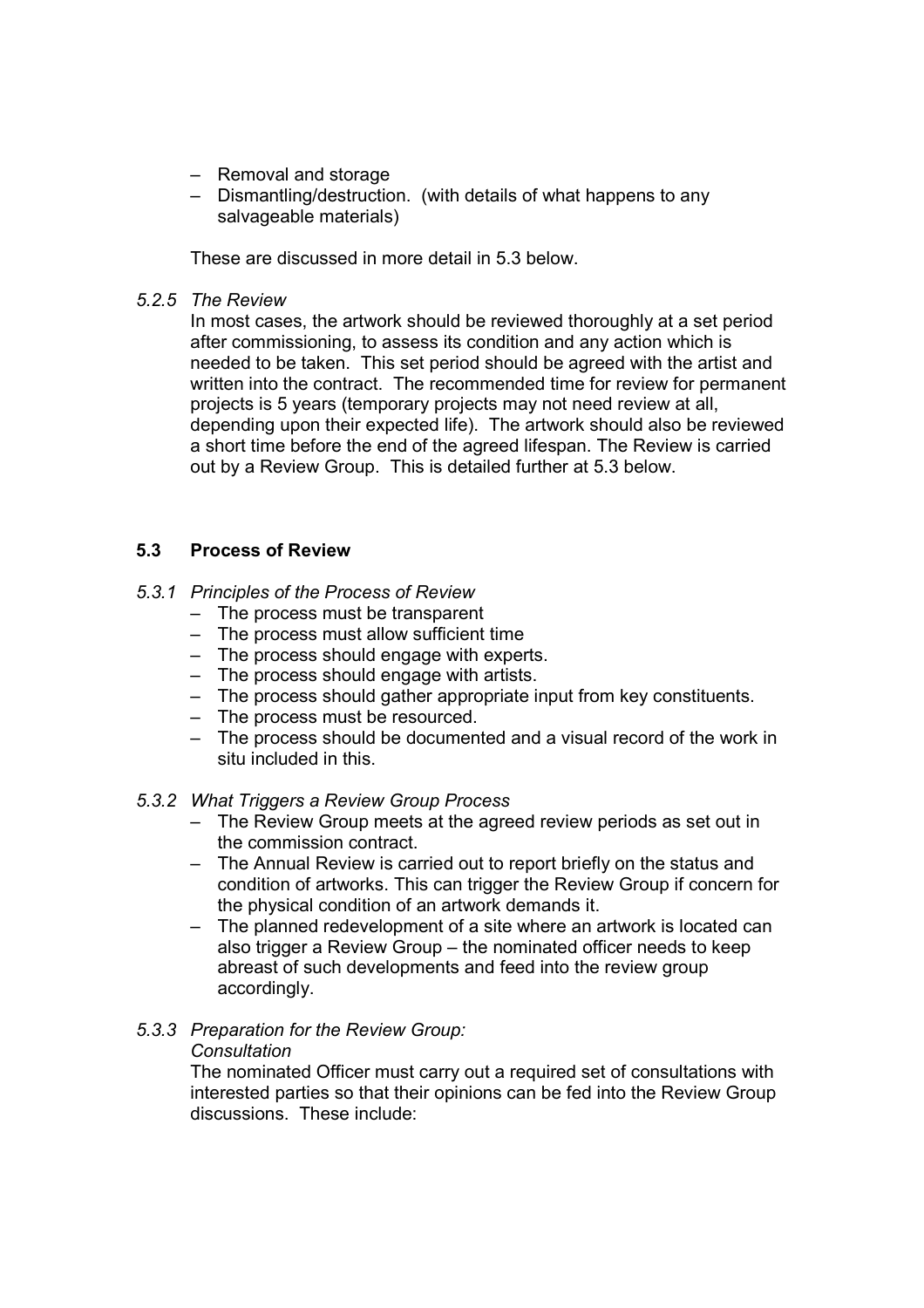- Any partner funders
- Community groups, schools etc who may have taken part directly or indirectly in the original commission
- Current local community group or residents association, or business association if appropriate

The Officer should also carry out research into alternative locations for the work, should the review group agree that re-siting is the best way forward.

### **Paperwork**

Review Group Members should be given the original brief and contract, plus the most recent condition reports, as well as images of the work. A site visit should also be carried out as part of the Review Group meeting.

# 5.3.4 Membership of the Review Group

The Review Group should be made up of the following:

- The nominated Officer with responsibility for commissions/decommissioning
- Another Council Officer with a special interest e.g. urban design, planning, engineering
- The Council's Health and Safety Officer, or a representative from Maintenance, Estates or equivalent
- The Artist
- An external arts expert (either an artist, curator or public art consultant)

Additional members of the panel might include:

- An Elected Member with a special interest (either by Ward or special responsibility)
- A representative of a relevant community group, school or other relevant organisation

# 5.3.5 The Role of the Review Group

The Review Group is convened to look at the condition and context of the artwork under a number of headings, and to agree any action that needs to be taken. The group should examine the artwork under the following criteria:

- Physical condition (in terms of appearance, soundness and safety)
- Relevance to context *(is it still relevant to the context it was* commissioned for?)
- Access (*i.e. can the work still be physically or visually accessed as was* originally intended?)
- Artistic Value (has the artist's intention been compromised since the work was completed? did the work have historical, social or cultural significance that is now compromised?)
- Results of consultation (what was the outcome of the consultation carried out with interested parties)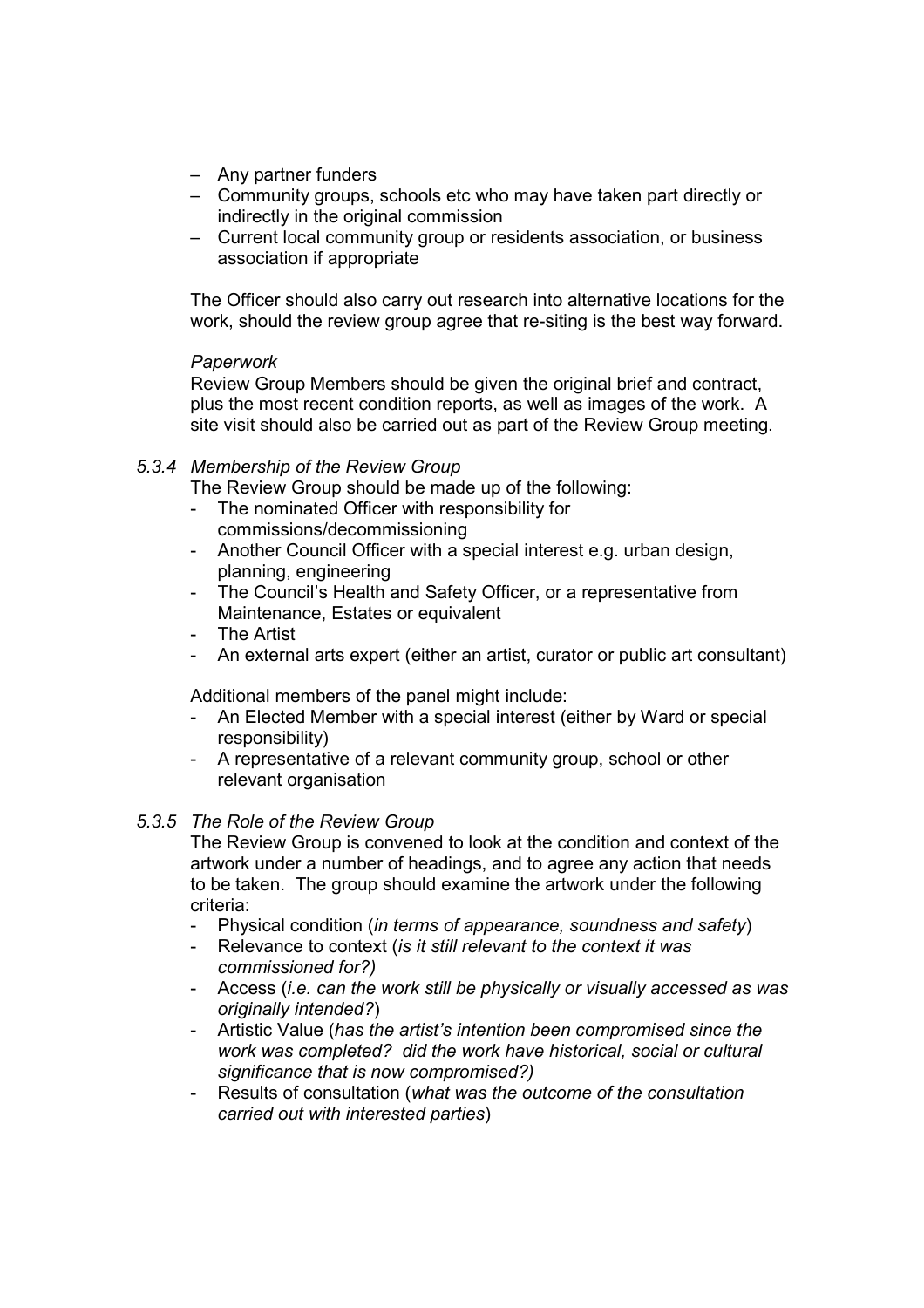Where the Review Group considers that there are problems with the work in any one of the above areas, it should discuss whether the problems can be solved, and if so agree the action to do so, or if the problems cannot be solved, then it should recommend decommissioning.

5.3.6 Where there is no contract or decommissioning/review agreement All artworks will be monitored for physical deterioration in the annual review, whether there is a contract in place or not. If the condition causes reason for concern, the Review Group will be convened to discuss the work in the same way as described above. Similarly, an artwork which is to be affected by a planned redevelopment may come forward to the Review Group but does not have a contract or decommissioning agreement.

In these cases, the work should be considered in the same way by the Review Group. Where a written contract does not exist, the artists' moral rights should still be respected, and all efforts made to contact them and involve them in the decommissioning discussions. If the artist is unknown or not contactable, their rights should still be respected in the discussions.

In many cases it will not be possible to provide thorough preparation and paperwork for the Review Group when it is considering such a work. There may be no contract or brief on file or in existence. Condition reports and images should however be provided, and any consultation, particularly local to the site, should still be carried out.

#### 5.4 Process of decommissioning

If the Review Group agrees that the work should be decommissioned, the Group must look at the process and agree how this will be carried out.

Note that the particulars of funding must be checked at this stage. If there has been joint funding of an artwork, or it was the subject of a bequest, the nominated officer should confirm whether there are any conditions imposed on the project should the work be decommissioned (e.g. there may be a requirement to donate work or materials.)

The process of decommissioning can take a number of forms, and depends upon the reason for decommissioning. Destruction should be a last resort. The options are:

- Moving to a new site suggested sites should have been researched prior to the meeting and should be discussed.
- Removal and donation to another organisation e.g. charity or school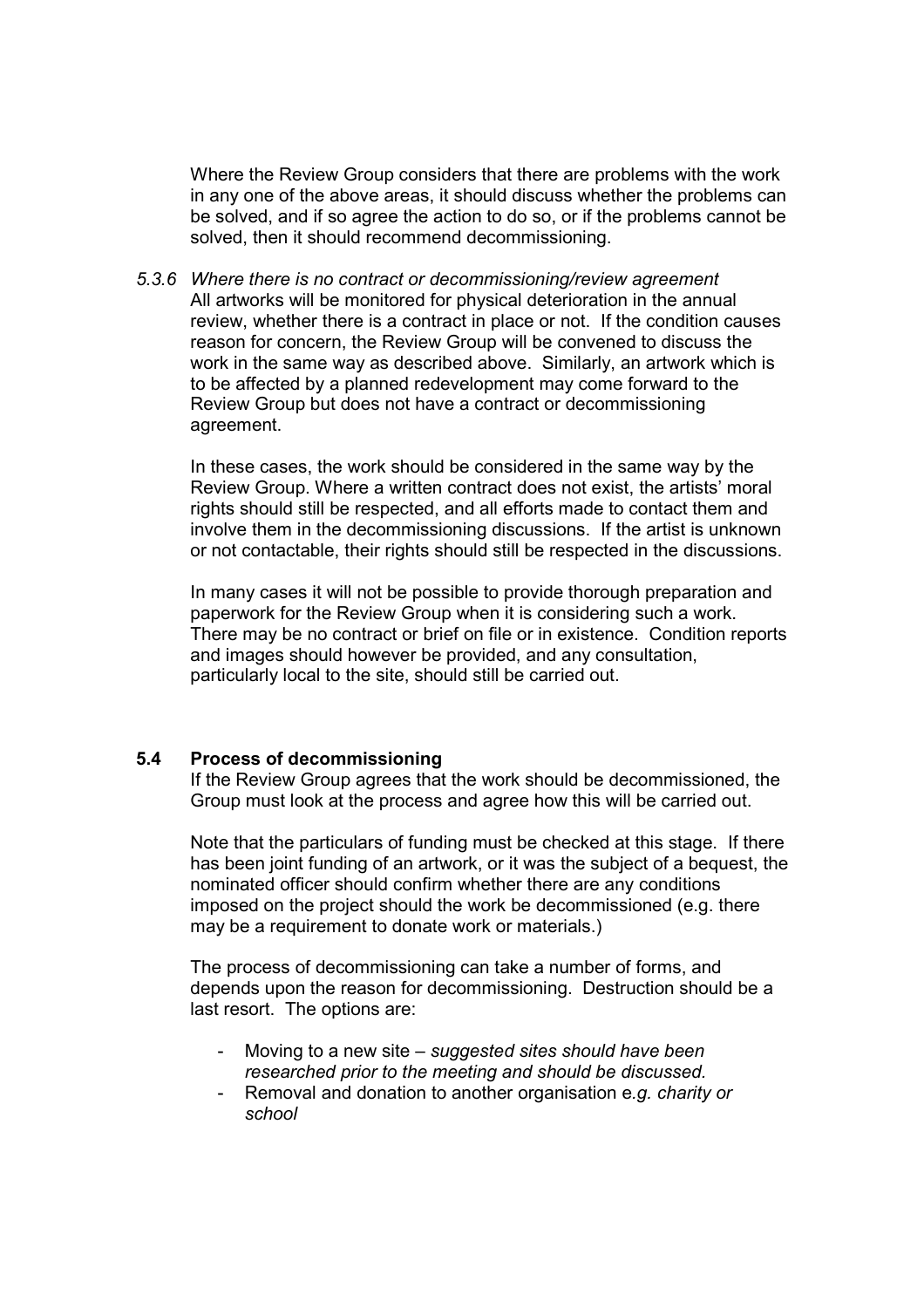- Removal and storage (by the artist or a.n.other)
- Dismantling/destruction. Donation of any salvageable materials, or given to artist

### 5.5 Costs of decommissioning

There are a number of costs associated with decommissioning. These range from payment of the Review Group members for their expenses, to the cost of physical destruction or removal of a large scale work. Planning for the expense of decommissioning should begin with the commission budget, in the same way that the planning for future maintenance costs should be addressed at the beginning of the project.

#### 5.6 Recommendations of the Review Group

The recommendations of the Review Group can be acted on directly by the officer responsible.

### 6. "Emergency" Decommissioning

There may be a case where the decommissioning of an artwork is urgent, due to rapid physical deterioration, for example, after heavy vandalism or a traffic accident. If at all possible, the site should be made secure and safe whilst the Review Group is urgently convened to discuss the best way forward. In such cases, the nominated officer must make best efforts to contact the artist involved and inform them of what is happening.

It is only if the work has become such an obvious danger to the public that it needs to be removed immediately, that decommissioning may take place without the Review Group meeting. This "Emergency Decommissioning" must be seen as a last resort in the most extreme cases.

In such a case, the nominated officer must again try to inform the artist of what is happening, as well as the Review Group. The artwork, and then the decommissioning of it should be documented. If any materials are salvageable they should be first offered to the artist. The nominated officer should then write a full report to be taken to the next Review Group, or a special Group should be convened to accept the report and agree the decommission.

### 7. Dispute

There may be rare cases where the Review Group cannot come to an agreement. In such cases of irreconcilable dispute, a mediator from an outside arts organisation such as the Arts Council could be asked to